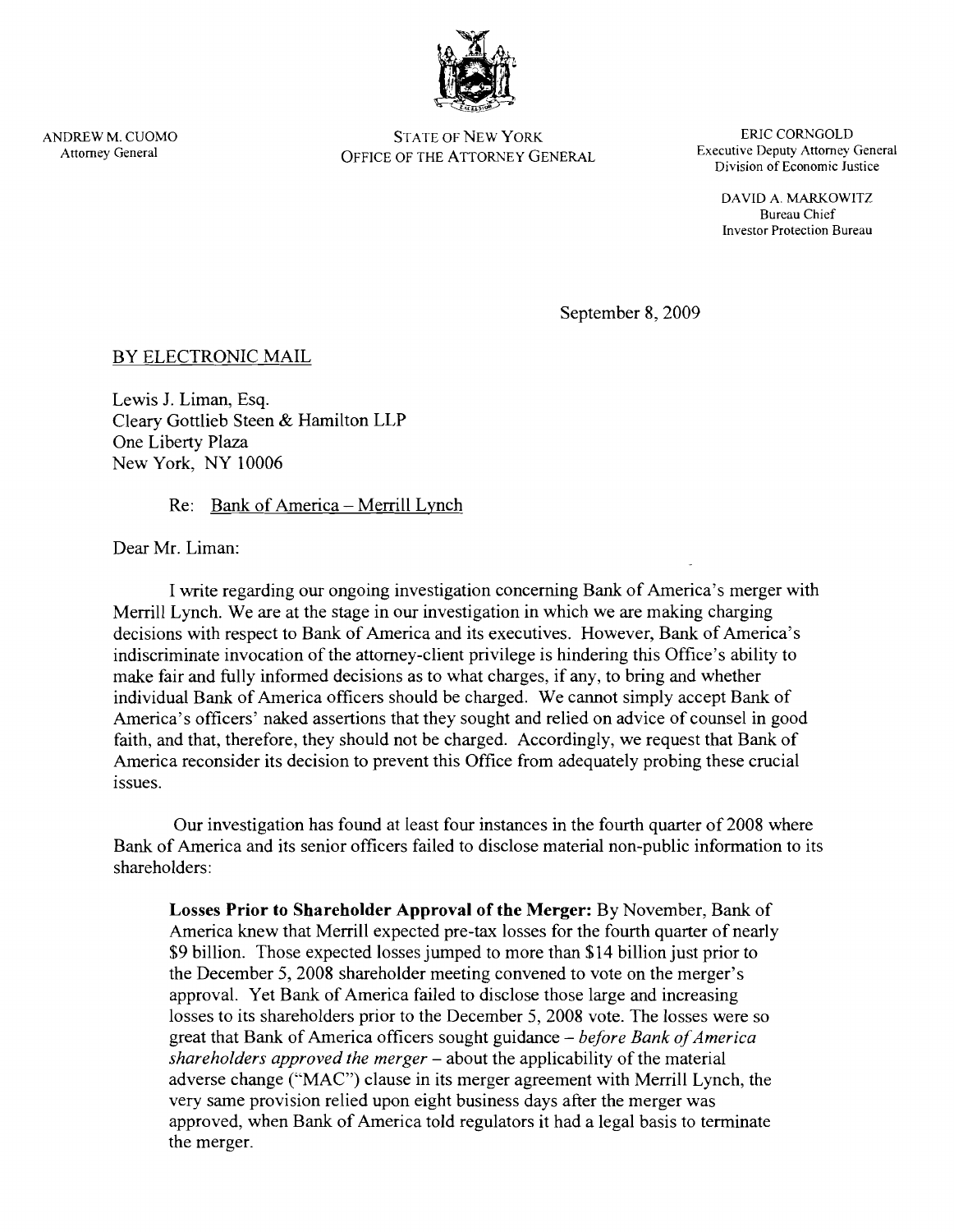**Goodwill Write-Downs:** Bank of America and Merrill failed to disclose prior to the shareholder vote that Merrill needed to take a goodwill charge of more than \$2 billion associated with sub-prime related losses. Even though it was known of by November, this write-down became part of the purportedly "surprising" losses that were included in Merrill's financials more than a month after the December 5 shareholder vote.

**Post-Vote** Losses **and Material Adverse Change Determination:** Bank of America failed to disclose that it had determined, eight business days after the merger was approved, that it had a legal basis to terminate the merger because of Merrill's losses. Indeed, Bank of America only decided against seeking to terminate the merger when the jobs of its officers and directors were threatened by senior federal regulators. Yet it took Bank of America more than a month to make public disclosure of its dire financial situation  $-$  a month during which millions of shares of Bank of America stock were traded based on entirely inaccurate and outdated financial information. Bank of America further failed to disclose that its officers faced a conflict of interest in responding to the federal government's threat, or that it had received the government's oral commitment to support the merger with taxpayer funds.

Accelerated Bonus Payments: It was in this environment – one where Merrill was facing increasing losses and Bank of America was seeking to unwind the deal - that Bank of America allowed Merrill to make \$3.6 billion in undisclosed bonus payments. On November **11,** 2008, Merrill decided to accelerate its bonus payments, and bonus determinations were approved on December 8, 2008. Bank of America knew about all of these decisions.

The facts of the cascading losses and bonus payments – and the facts of Bank of America's senior executives' knowledge of these events – are straightforward. However, as discussed in detail below, the decision-making process by which Bank of America and its executives decided not to disclose these material facts to Bank of America's shareholders has been hidden from our investigation by Bank of America's repeated invocation of the attorneyclient privilege. These invocations have been made even though Bank of America has offered reliance on legal advice as a justification for each of its failures to disclose. It is axiomatic, however, that the attorney-client privilege may not be used as both a sword and a shield.<sup>1</sup>

and again, and a

 $\alpha=1.5$ 

.<br>Altres de compo

 $\bf{l}$ Assertion of the advice of counsel defense waives the privilege by placing it at issue. *Veras Inv. Partners, LLC v. Akin Gump Strauss Hauer & Feld LLP, 860 N.Y.S.2d 78, 82* (1st Dep't 2008) ("at issue waiver occurs when a party has asserted a claim or defense that he or she intends to prove by use of the privileged material"); *see also, e.g., Am. Re-Ins. Co. v. U.S. Fid.* & *Guar. Co.,* 837 N.Y.S.2d 616,622 (1st Dep't 2007) (at issue waiver "reflects the principle that privilege is a shield and must not be used as a sword"); *see also Orca Bank, N V* v. *Proteinas Del Pacifico, S.A.,* 577 N.Y.S.2d 841 (1st Dep't 1992); *Pleasantville* v. *Rattner, 515*  N.Y.S.2d 585 (2d Dep't 1987).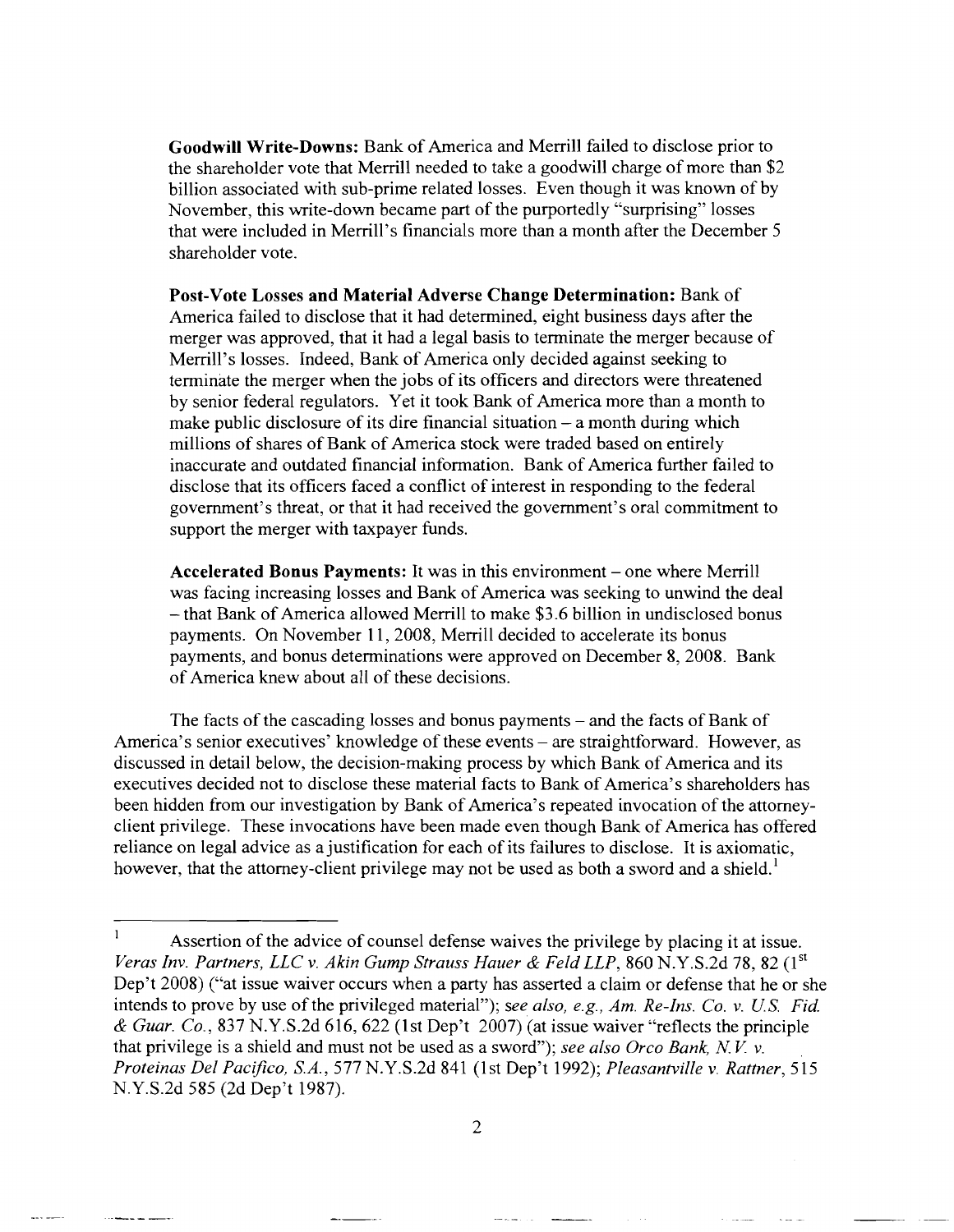What follows is a description of how Bank of America is improperly using the attorneyclient privilege as both a sword and a shield in defending each of its failures to disclose material information to its shareholders:

#### i. Losses **Prior to Shareholder Approval of the Merger:**

In November 2008, Bank of America became aware of at least \$9 billion in previously undisclosed forecasted losses at Merrill Lynch. Bank of America's Chief Financial Officer, Joseph Price, has testified that his decision not to disclose those losses came after receiving legal advice from Bank of America's then General Counsel, Timothy Mayopoulos, as well as from outside counsel. Mr. Price further testified that Bank of America decided not to disclose Merrill's expected fourth quarter losses following a call on November 20, 2008 with outside counsel. However, we have been prevented from inquiring about these conversations because of Bank of America's invocation of the attorney-client privilege.

We have also learned that, four days before the shareholder vote on whether to approve the merger, Mr. Price and Gregory Curl, Bank of America's then Vice Chairman of Corporate Development, sought legal advice regarding the MAC clause. This fact is of tremendous significance because it is at odds with Bank of America's position that it only became concerned with mounting losses after the shareholder vote. In particular, on December 1, 2008, Mr. Price and Mr. Curl requested legal advice from Mr. Mayopoulos regarding whether Bank of America had a MAC in light of Merrill's deteriorating financial condition. Mr. Mayopoulos testified about the December 1,2008 meeting:

| Question: | Did you give advice about whether there was a MAAC [sic] clause<br>or not?                                 |
|-----------|------------------------------------------------------------------------------------------------------------|
|           | Mayopoulos: Did I give advice about whether I thought there was a material<br>adverse affect [sic] or not? |
| Question: | Yes.                                                                                                       |

Mayopoulos: Yes.

However, Bank of America has precluded Mr. Mayopoulos from answering any substantive questions about the meeting.

By December 3,2008, Bank of America learned that Merrill's forecasted losses had risen to more than \$11 billion, and with the addition of a \$3 billion "contingency" they rose to more than \$14 billion. Mr. Price testified that the decision not to disclose these escalating losses was not made until after conversations with Mr. Mayopoulos. Mr. Mayopoulos in tum testified that he spoke with outside counsel to request legal advice regarding the additional losses.

Despite the purported defense that the decision not to disclose Merrill's deteriorating financial condition was fully vetted by informed legal counsel, you have instructed Mr. Price and Mr. Mayopoulos not to answer questions regarding the discussions with counsel. Again, Mr. Price's response to the failure to disclose was that he relied upon his lawyers: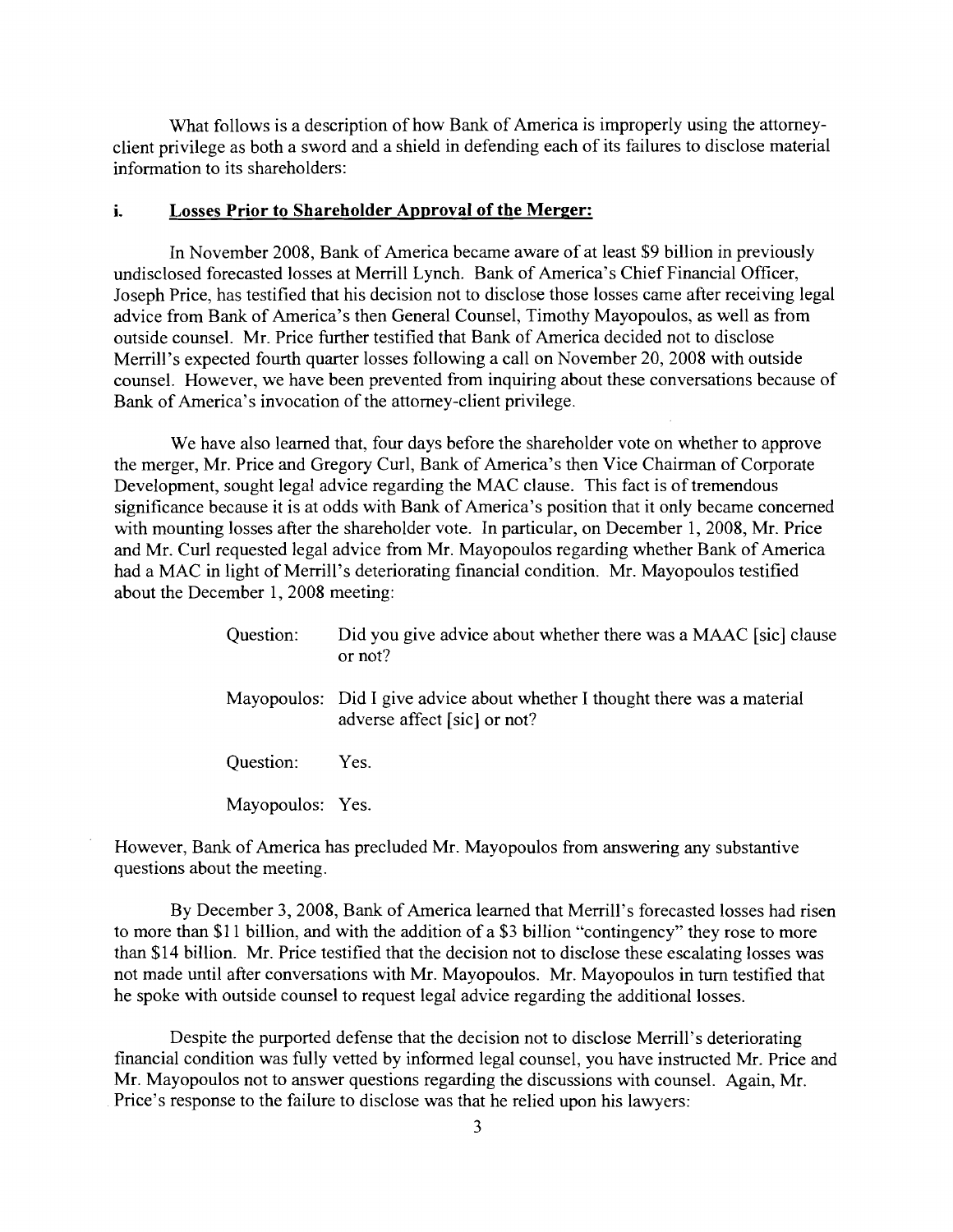| Question:             | So I'm clear, with regard to the conversation you had with Tim<br>Mayopoulos on December $3^{rd}$ after the second forecast was<br>provided to him, were you speaking with him for the purpose of<br>getting legal advice? |
|-----------------------|----------------------------------------------------------------------------------------------------------------------------------------------------------------------------------------------------------------------------|
| Price:                | On that subject of disclosure he's our general counsel, yes.                                                                                                                                                               |
| Question:             | $\left[\dots\right]$ Was there a disclosure made on the financial losses after this<br>conversation with Mr. Mayopoulos?                                                                                                   |
| Price:                | No.                                                                                                                                                                                                                        |
| Question:             | Did you and Bank of America rely on Mr. Mayopoulos' advice?                                                                                                                                                                |
| Counsel for<br>Price: | If you can answer that without revealing any substance, describe it.                                                                                                                                                       |
| Price:                | Yes.                                                                                                                                                                                                                       |

### **ii. Goodwill Write-Downs:**

In November 2008, Merrill determined that it would need to take a goodwill charge of approximately \$2 billion, due partially to the complete failure of Merrill's 2006 acquisition of First Franklin Financial Corporation, one of the leading originators of sub-prime residential mortgage loans. The goodwill charge, known about since at least November 2008, became part of the purportedly "surprising" losses that were included in Merrill's financials in January 2009, more than a month after the December 5, 2008 shareholder vote. Merrill's former Corporate Controller, Gary Carlin, and former Chief Accounting Officer and Head of Accounting Policy and Corporate Reporting, David Moser, both claim that they did not disclose this charge based on advice received from then in-house attorney Richard Alsop.

When, for example, Mr. Carlin was asked about the basis for not disclosing the goodwill charge, he testified as follows:

| Question: | And what, generally, did he [Moser] say to you?                                                 |
|-----------|-------------------------------------------------------------------------------------------------|
| Carlin:   | He [Moser] suggested that we discuss whether or not there was a<br>need to file an 8K with OGC. |
| Question: | Why would there be a need to file an 8K?                                                        |
| Carlin:   | Because we had a potential write-off of good-will.                                              |
|           | []                                                                                              |
| Question: | Back to your conversation with Mr. Moser. Who contacted, I                                      |

4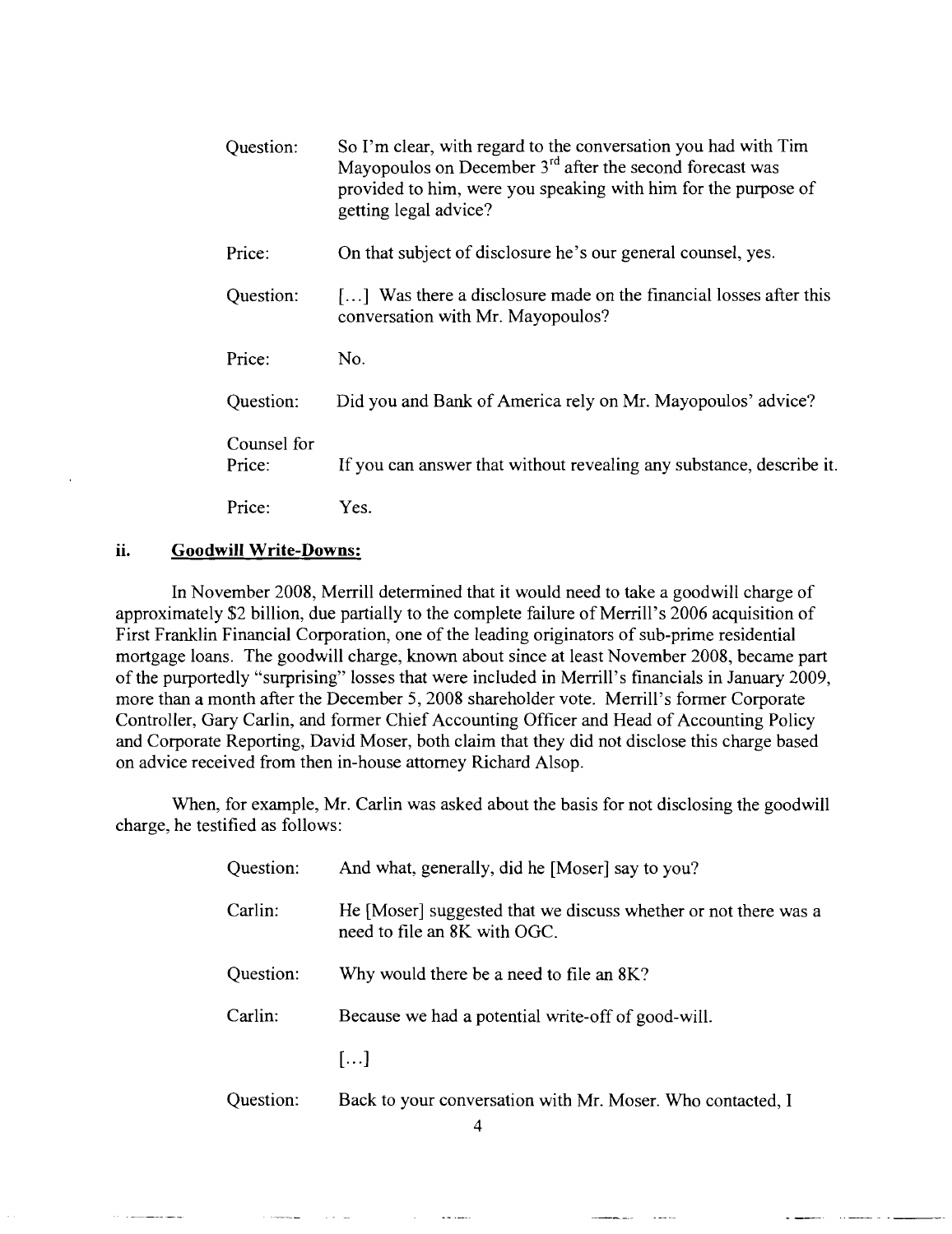|                        | guess, in-house counsel, you or Mr. Moser?                                                                                                     |
|------------------------|------------------------------------------------------------------------------------------------------------------------------------------------|
| Carlin:                | I think we were both on the phone.                                                                                                             |
| Question:              | And who at in-house counsel did you contact?                                                                                                   |
| Counsel for<br>Carlin: | I just want to caution the witness we're definitely getting into a<br>privileged conversation, so we should take it one question at a<br>time. |
| Carlin:                | Richard Alsop.                                                                                                                                 |
|                        | $[\dots]$                                                                                                                                      |
| Question:              | Why were you satisfied [with not making a disclosure and instead]<br>relying on prior disclosures]?                                            |
| Counsel for<br>Carlin: | Without revealing the contents of a privileged conversation.                                                                                   |
| Answer:                | Based on several things, but the conversation with Richard Alsop.                                                                              |

Mr. Moser similarly testified that he relied on legal advice concerning this issue. Despite these justifications, Bank of America has instructed all witnesses not to answer any questions about these conversations, preventing our investigation from assessing the truth of Bank of America's position. This is particularly troubling because, despite your refusals to provide information, we have evidence that Mr. Alsop did not have key information when he rendered his advice.

## **1II. Post-Vote** Losses **and Material Adverse Change Determination:**

Eight business days after receiving shareholder approval of the merger, Mr. Lewis and Mr. Price represented to senior Treasury Department and Federal Reserve officials that Bank of America had a basis to terminate the merger because of Merrill's increasing losses. By that point, Merrill's expected losses had increased to \$18 billion. Shortly thereafter, Bank of America provided its regulators with updated financials showing that Merrill expected losses of \$21 billion. Mr. Lewis testified before this Office that, as a result of not terminating the merger, the Merrill losses would have an impact on Bank of America's shareholders for two to three years. When asked about whether he considered disclosing these events, Mr. Lewis testified before Congress that "I'd leave that decision to our security lawyers and outside counsel."<sup>2</sup> As with the other issues, we have been prevented from testing this purported justification.

 $\overline{2}$ We note that before this Office, however, Mr. Lewis testified that the question of disclosure was not up to him and that his decision not to disclose was based on direction from Secretary Paulson and Chairman Bernanke: "I was instructed that 'We do not want a public disclosure."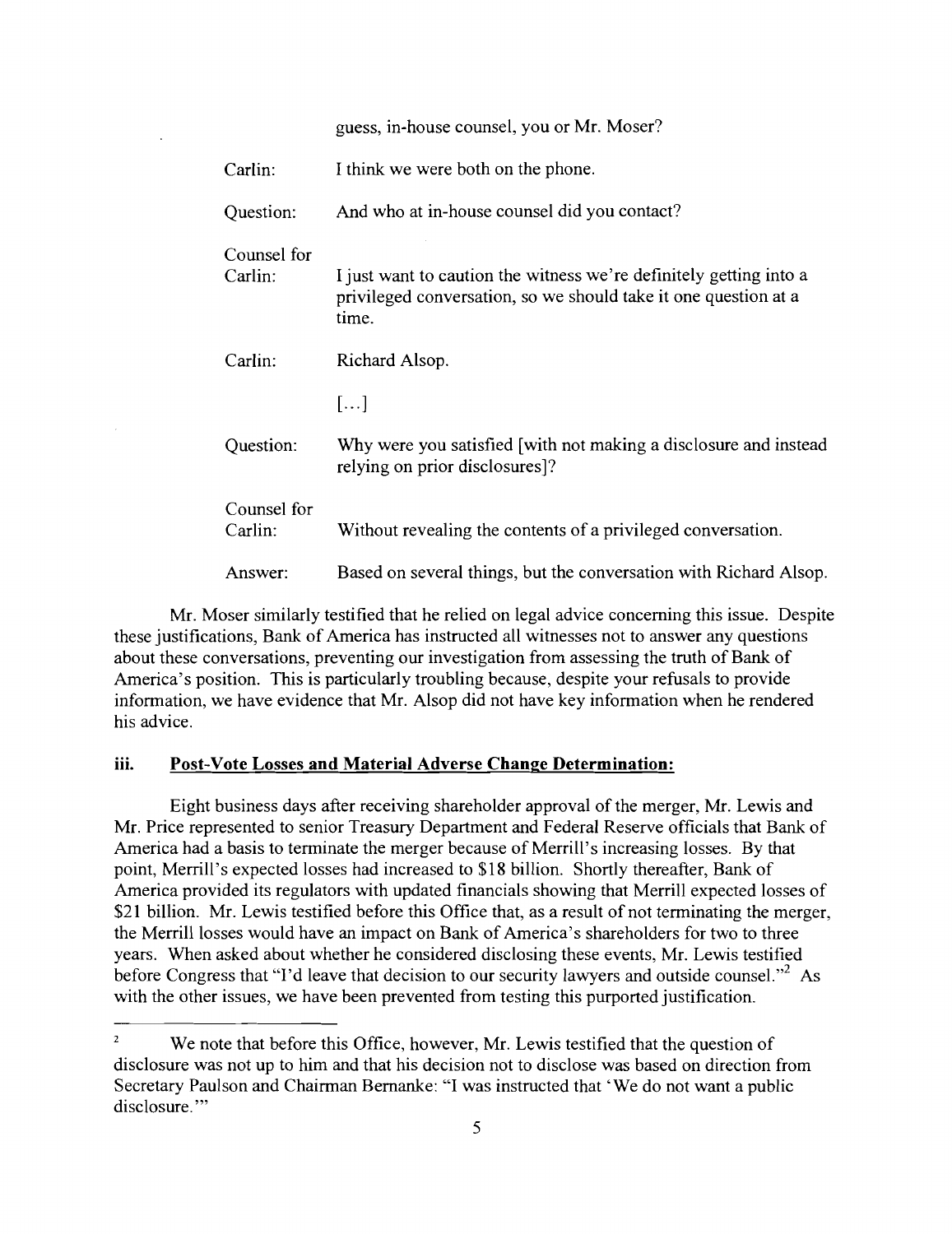#### iv. Accelerated Bonus Payments:

At the same time Merrill was facing these unprecedented losses and Bank of America was seeking to unwind the deal, Bank of America allowed Merrill to make \$3.6 billion in bonus payments. Merrill decided on November 11, 2008 to accelerate its bonus payments, and bonus determinations were approved on December 8, 2008. Bank of America knew about all of these decisions.

Merrill had historically calculated annual bonuses in January  $-$  logically  $-$  after determining what its annual performance had been. This was consistent with its compensation practice, disclosed in its annual reports as a model with "an emphasis on pay for performance," that weighted heavily, among other considerations, "the performance of the Company as a whole."<sup> $3$ </sup> Merrill and Bank of America did not disclose the decision to deviate from this historic practice. Nor did they disclose that they would in fact conveniently abandon the practice when they faced losses, instead setting the bonus pool according to what an outside consultant estimated Merrill's more successful competitors would be paying, and accelerating the cash bonus payment date to before year-end.

These irregular bonus payments were not disclosed in the proxy materials even though they clearly should have been under the circumstances. The payments were made even though Merrill faced results so disastrous that Bank of America was seeking to terminate the transaction. In fact, Bank of America only went forward with the transaction after its executives were threatened with removal and after getting verbal commitments from the United States Treasury to support the merger with taxpayer funds.

Bank of America's justification of these disclosure failures has been that the proxy documents were prepared by two outside law firms. But Bank of America has not permitted the issue to be explored at all, claiming attorney-client privilege. Indeed, we cannot even establish whether these law firms were asked any of the questions vital to deciding whether to disclose: Were the law firms asked to provide advice on whether Merrill and Bank of America needed to disclose the major change in how Merrill set its bonus pool? Were the law firms asked to opine on whether the accelerated bonus payments were appropriate given previously filed executive compensation disclosures? Should the bonuses have been paid given Merrill's losses and the need for taxpayer support? Were the bonuses appropriate? Should they have been disclosed given Merrill's unprecedented losses? Were the law firms asked to opine on whether the bonuses needed to be disclosed given that they were effectively being made possible by promised taxpayer support? Who were the officers that sought the advice on these issues, and what facts did they provide to counsel in seeking the advice? Without being afforded the opportunity to ask these central questions, which Bank of America clearly puts at issue through its position that its actions were made in reliance on advice of counsel, we cannot fully assess the culpability of the Bank and its management concerning these disclosure failures.

<sup>&</sup>lt;sup>3</sup> Merrill Lynch & Co., Inc., Definitive 2008 Proxy Statement (Schedule 14A), at 28 (March 14, 2008). Merrill also represented to the Attorney General (on November 5, 2008) and to the United States House Committee on Oversight and Government Reform (on November 24, 2008) that it planned to make incentive compensation decisions at year-end.